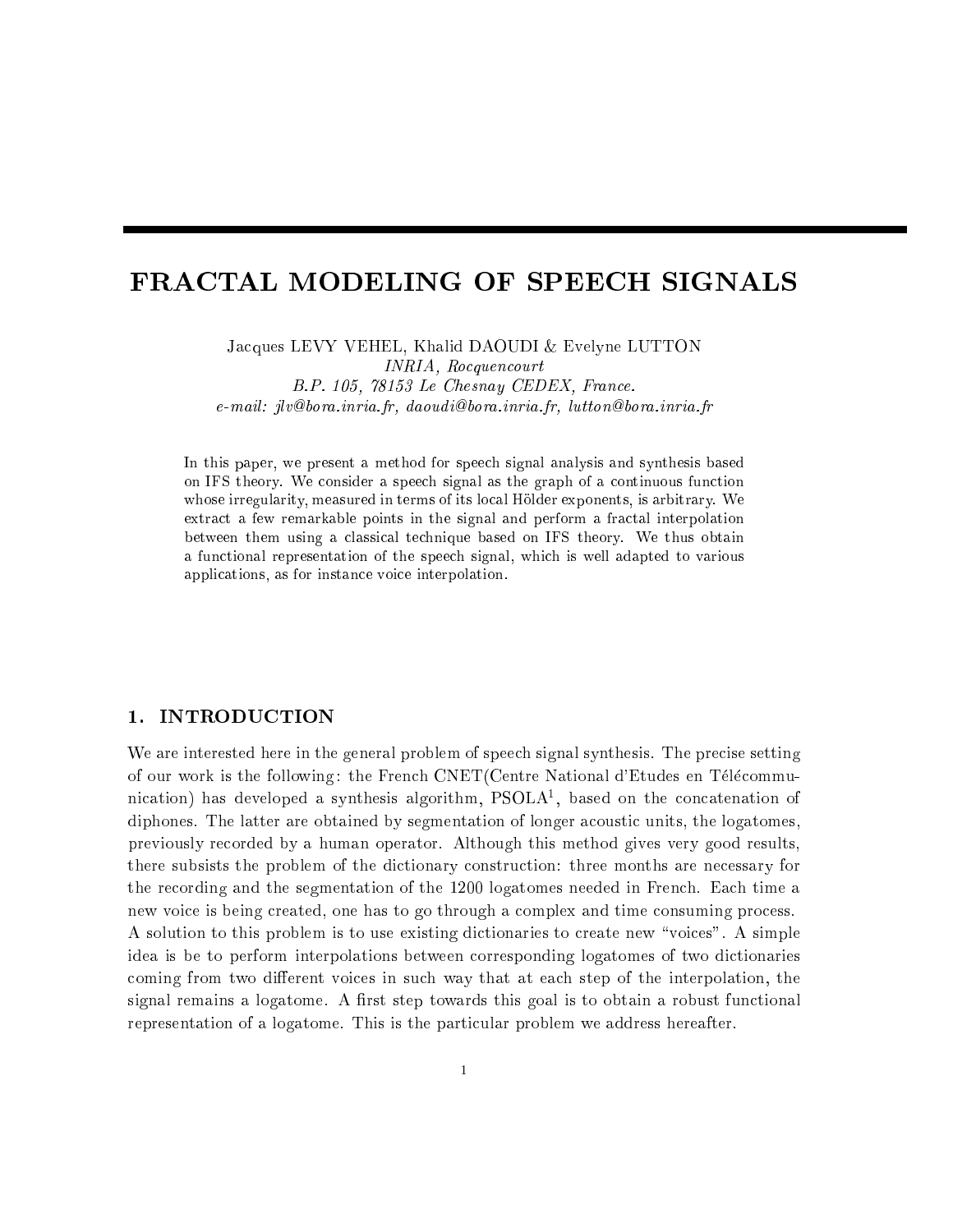#### $2.$ FRACTAL INTERPOLATION

# 2.1 Introduction

Speech sounds are in some cases produced by turbulence phenomena<sup>2</sup> . It is well known that several aspects of turbulence are multifractal. This and other theoretical considerations , as well as the general aspect of the signals (see fig. 1), motivate the use of a multifractal approach for speech signal modeling.

There are two main ideas in our approach: the first one is that there exists in a speech signal a set of remarkable points, where the acoustic information is specially relevant (for instance the points that define the waveform). These points we call tag points. The second idea is that the singularities (Holder exponents) at each point of the signal play a fundamental role in the determination of the voice texture. A simple and efficient tool for controlling both tag points and singularities is fractal interpolation using IFS.

# 2.2 Spectrum of singularity of self affine functions

The general setting is the following:

 $\Box$  set of the IN (b)  $\partial^2U$   $\Box$  iii) 1]  $\Box$  iii) 2  $\Box$  1]  $\Box$  10; O consider the IN (b) 1  $\Box$  $\alpha$  , the N contractions will be a set of  $\alpha$  , and  $\alpha$  is the set of  $\alpha$  ; and  $\alpha$  is the set of  $\alpha$  , and

$$
w_n(x, y) = (L_n(x); F_n(x, y))
$$

where  $\mu$  is the contraction that maps  $\mu$  ;  $\mu$  is  $\mu$  ;  $\mu$  is  $\mu$  ;  $\mu$  ;  $\mu$  ;  $\mu$  ;  $\mu$  ;  $\mu$  ;  $\mu$  ;  $\mu$  ;  $\mu$  ;  $\mu$  ;  $\mu$  ;  $\mu$  ;  $\mu$  ;  $\mu$  ;  $\mu$  ;  $\mu$  ;  $\mu$  ;  $\mu$  ;  $\mu$  ;  $\mu$  ;  $\mu$  ;  $\mu$ a contraction function with respect to the second variable such that :

$$
F_n(x_0, y_0) = y_{n-1}; F_n(x_N, y_N) = y_n
$$

It is well known that the attractor of this IFS is the graph of some continuous fractal function f which interpolates the data points.

We derive here an expression for the spectrum of singularity for a particular case of such IF 5. For general definitions and properties of the multifractal analysis of functions, see  $\%$  . We focus on the particular case of self-affine functions with equidistant interpolation points. We recall defintion of the local Hölder exponent of a function:

Denition <sup>1</sup> A function f is said to be of Holder exponent (t0) > 0 at point t0 if f : *i*) for every real  $\gamma$  such that  $0 < \gamma < \alpha(t_0)$ :

$$
\lim_{h \to 0} \frac{|f(t_0 + h) - P(t - t_0)|}{|h|^\gamma} = 0
$$

ii) for every real  $\gamma > \alpha(t_0)$ 

$$
\limsup_{h \to 0} \frac{|f(t_0 + h) - P(t - t_0)|}{|h|^\gamma} = +\infty
$$

where P is a polynomial whose degree is less than  $\alpha(t_0)$ .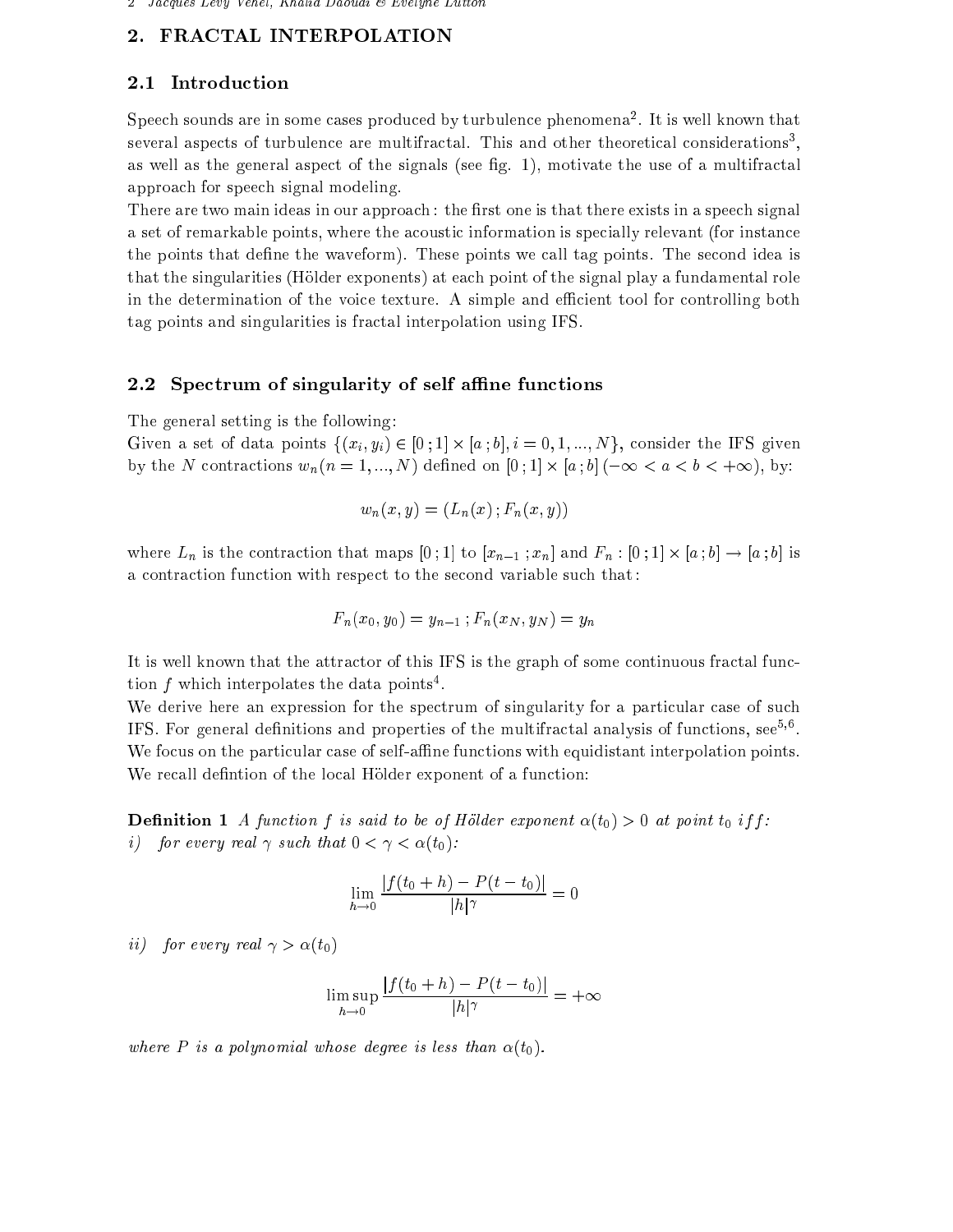Let  $S_i$  ( $1 \le i \le m$ ) be affine transformations represented in matrix notation with respect to  $(t, x)$  by:

$$
S_i\left(\begin{array}{c}t\\x\end{array}\right)=\left(\begin{array}{cc}1/m&0\\a_i&c_i\end{array}\right)\left(\begin{array}{c}t\\x\end{array}\right)+\left(\begin{array}{c}(i-1)/m\\b_i\end{array}\right)
$$

We suppose  $0 \le t \le 1$  and  $1/m < c_i \le 1$ . Let f be the function whose graph is the attractor of the IFS defined by the  $S_i$ 's (with usual conditions an  $a_i$  and  $b_i$  to ensure the continuity of  $f$ .

**Proposition 1** Let  $0:_{1}^{n}...i_{k}^{n}...$  be the base-m expansion by a real  $i \in [0,1]$ , and  $i_{j} = i_{j} + 1$ , then:

$$
\alpha(t) = \liminf_{k \to +\infty} \frac{\log(c_{i_1}...c_{i_k})}{\log(m^{-k})}
$$

In the case of multiple expansions, the one yielding the lower  $\alpha(t)$  has to be taken. proof :

This proof is an adaptation of the classical computation of the box dimension of self affine curves (see for instance <sup>7</sup> )

Let  $\iota_0$  be a real in [0; 1] whose base-m expansion is  $0.\iota_1...\iota_k...$  and  $I_{i_1...i_k}$  be the interval of reals whose base-m expansion begins with  $0 \cdot i_1 \ldots i_k$  where  $i_j = i_j + 1$ . Since the abscissa of  $S_{i_1} \circ ... \circ S_{i_k} (t, x)$  is  $tm^{-k} + (i_k - 1)m^{-k} + ... + (i_1 - 1)m$  for every  $(t, x)$ , then  $F_{i_1\ldots i_k}$  since  $\omega_{i_1}$  and  $\omega_{i_k}$  (--), we can also the linear  $\omega_{i_1}$  and  $\omega_{i_k}$  (--) where  $\omega_{i_k}$  is the linear  $\omega_{i_k}$ <sup>1</sup>:::ik part of Si . We can easily see that the matrix representing  $\mathbb{F}_1$  :::  $\mathbb{F}_k$  is

$$
\begin{pmatrix} m^{-k} & 0 \ m^{1-k}a_{i_1} + m^{2-k}c_{i_1}a_{i_2} + \dots + c_{i_1}c_{i_2}...c_{i_{k-1}}a_{i_k} & c_{i_1}c_{i_2}...c_{i_k} \end{pmatrix}
$$

If we note  $a = \max |a_i|, c = \min(c_i), r = \frac{1}{1 - (mc)^{-1}}$  we have  $|m^{2} - a_{i_1} + m^{2} - c_{i_1}a_{i_2} + ...$  $c_i$  is the first of the rectangle contains  $c_i$  and  $c_i$  is the rectangle containing  $c_i$  and  $c_i$  $\Gamma_{i_1...i_k}$  is contained in the receiving contains in given in  $(r+1)$  ,  $\Gamma_{i_1...i_k}$  , which is a rectangle in that  $0 < |h| < m$ ; we have  $|f(t_0 + h) - f(t_0)| \le r_1 c_{i_1} ... c_{i_k}$  where  $r_1 = r + s$ this yields:

$$
|f(t_0 + h) - f(t_0)| \le |h|^{r_1/m^{-k}} |h|^{\log(c_{i_1}...c_{i_k})/\log(m^{-k})}
$$

Let  $\beta(k) = \frac{-8(-k_1-k_1)k_2}{1-k_1-k_2}$  $\log(m^{-k})$  ,  $\beta$  is  $k \to +\infty$  (i) and consider a real point of the consider  $k \to +\infty$ 

$$
\frac{|f(t_0+h)-f(t_0)|}{|h|^\gamma} \le C(h,k)|h|^{\beta(k)-\gamma}
$$

where  $C(h,k) = |h|^{r_1/m} \longrightarrow 1$  when  $h \rightarrow 0$ . There exists a real of the such that for every complete that for the such that for  $\mathbb{P}\left(\mathbb{P}\right)$  ,  $\mathbb{P}\left(\mathbb{P}\right)$ Since  $h \to 0$  is equivalent to  $k \to +\infty$ , we have:

$$
\lim_{h \to 0} \frac{|f(t_0 + h) - f(t_0)|}{|h|^\gamma} = 0
$$

 $\sim$  the other hand, if  $q1;$   $q2$  and  $q0$  are three non-collinear points choosen from S1(p1);  $\sim$  1(pm); pm); where  $p_1$  and  $p_m$  are the theorem points of  $\mathcal{L}_1$  and  $\mathcal{L}_m$  and  $\mathcal{L}_m$   $\{l\}$  and  $\mathcal{L}_k$  (A) contains the points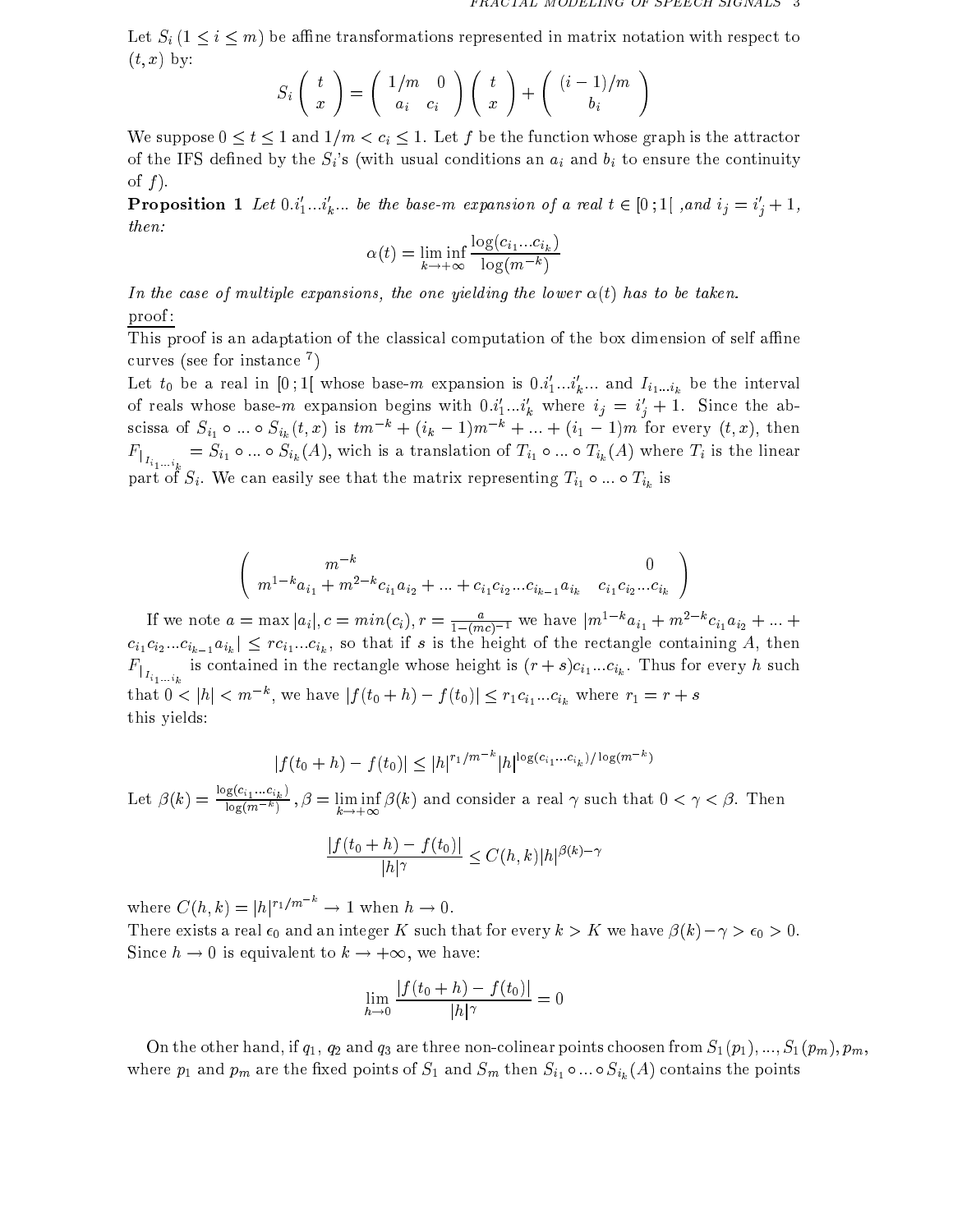#### 4 Jacques Levy Vehel, Khalid Daoudi & Evelyne Lutton

 $(t_j, f(t_j) = S_x(q_j) = S_{i_1} \circ ... \circ S_{i_k}(q_j)$  (j = 1, 2, 3). The height  $d_k$  of the triangle with these  $v_1$  where distance from  $v_1$  where distance from  $q_2$ . Suppose the vertical distance from  $q_2$ . that  $f(t_1) \leq f(t_3) < f(t_2)$  (the other cases are handeled similary). In this case we have two possibilties for  $t_0$ :

i)  $f(t_0) \le f(t_3)$  then:  $|f(t_0) - f(t_2)| \ge f(t_2) - f(t_3) \ge d_k/2$ ii)  $f(t_0) \ge f(t_3)$  then:  $|f(t) - f(t_1)| \ge f(t_3) - f(t_1) \ge d_k/2$ 

Thus, for every  $t \in I_{i_1...i_k}$  and for every integer k, there exists a real  $h_k, |h_k| < m$  such  $\cdots$ : jj ( $\cdots$  h  $\cdots$ )  $\cdots$  j ( $\cdots$ )  $\cdots$  is  $\cdots$  if  $\cdots$ 

, when the same arguments as when the inequality is reversed we prove the integration  $\mathcal{L} = \{1, \ldots, 1\}$ that:

$$
\frac{|f(t_0 + h_k) - f(t_0)|}{|h_k|^\gamma} \ge C(h_k, k) |h_k|^{\beta(k) - \gamma}
$$

 $C(h_k, k) = |h_k|^{r_1/m}$   $\rightarrow$  1 when  $k \rightarrow +\infty$  and ther exists a subsequence  $\sigma(k)$  such that  $\lvert h_{\sigma(k)}\rvert^{r_{k+1}(k+1)}\rvert \to 0$  when  $\kappa\to+\infty$  because there exists a real  $\epsilon_1$  and an integer  $K$  such that for every distribution is the set of  $\vert \theta \vert$  (fig. ). In the set of the set of the set of the set of the set of the set of the set of the set of the set of the set of the set of the set of the set of the set of the

$$
\limsup_{h \to 0} \frac{|f(t_0 + h) - f(t_0)|}{|h|^\gamma} = +\infty
$$

for every  $\gamma > \beta$ , and the proof is complete.  $\Delta$ 

Using this proposition, it is easy to deduce the spectrum  $(\alpha, F(\alpha))$  of singularity of f. The proof is analogous to the one for multinomial measures.

Corollary <sup>1</sup> With the same notations as above, and assuming that the proportion i(t) of  $(i - 1)$ 's in the base-m expansion of t exists for each i we have:

$$
\alpha(t) = -\sum_{i=1}^{m} \phi_i(t) \log_m c_i \; ; \; F(\alpha) = -\sum_{i=1}^{m} \phi_i \log_m \phi_i \; ; \; \tau(q) = -\log_m \sum_{i=1}^{m} c_i^q
$$

Using the relation dim<sub>B</sub> graph  $f = 1 - 7(1)$  we recover the classical result  $\ddot{\phantom{a}}$ :

$$
\dim_B \, graph \, f = 1 + \log_m \sum_{i=1}^m c_i
$$

# 3. APPLICATION :

We explain briefly the outline of the method. It involves two steps: we must first determine the interpolation points, which will control the general shape of the attractor, and then compute the interpolation functions themselves, which will take care of the local singularity.

### 3.1 Determination of the interpolation (tag) points

For vowels, the tag points will be given by the pitch marking of the signal. The principle is based on the observation of the autocorrelation function  $(ACF)$ . In the first step, pitch values are founded by observing maxima of the ACF. In the second step, temporal marks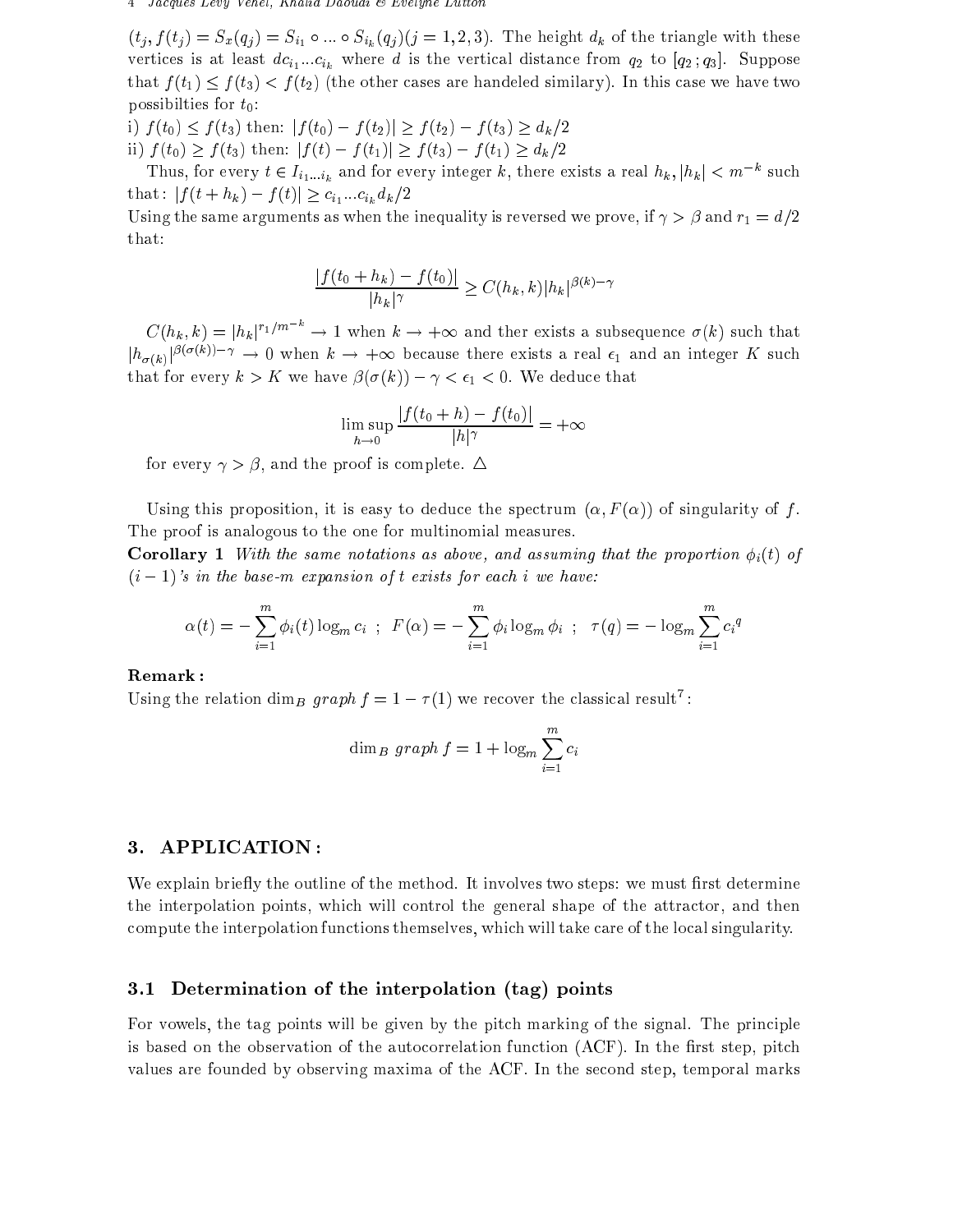are placed on the waveform according to the estimation of the pitch lags and the maxima of the waveform.

In the case of consonants, we compute the Holder exponents at sharp variation points of the original signal using the wavelet transform maxima method". We then consider the sets consisting of points that have the same singularities. We finally choose from these sets the one which has maximal cardinality (notice that we work on discrete data), and we use a procedure to ensure that the points will be equally spaced.

# 3.2 Computation of the interpolation functions

We tried two methods: the first one is adapted for the case of affine functions, where we can use results of section (2:2). The second is more general, but more time consuming.

# Matching of the local singularities :

Before presenting the method, let us remark that the determination of tag points and their corresponding to the values of corresponding to the values of corresponding  $\mu$  and corresponding to see that is easy to see that is easy to see that is easy to see that is easy to see that is easy to see that is easy to the singularity at the interpolation points is  $\inf(-\log_m c_1; -\log_m c_m)$ . We take  $c_1 = c_m$  in order to have the same singularity on both sides of the interpolation points.

The tag points being determined, we consider other points in the signal where we know that the estimation of the Holder exponents is robust (the number of these points is normally greater than the one of tag points). By computing their base-m expansion, we come up with an overdetermined linear system in  $\log_m c_i$ 's. The solution of the latter gives the  $c_i$ 's whose corresponding attractor fits the singularities the best. The results on both vowels and consonants are disappointing. The reason seems to lie in the fact that affine functions induce too much undesired high singularities in the attractor.

# Genetic algorithm method :

The second method uses a genetic optimization algorithm<sup>9</sup> . We compute the contraction factors so that the corresponding attractor approximates the original signal the best, in the sense of the  $L^2$  norm.

In this case we may use general functions  $F_n$ 's (with notation of section (2.2)) since no knowledge of the singularities is needed. Fig. 1 displays a result obtained on the vowel  $\langle a \rangle$ when the  $F_n$ 's are chosen to be of sinusoidal type. Results on consonants are comparable.

# 3.3 Discussion of results

The satisfactory results we obtain in the sinusoidal case may be justied by the fact that vowels have a pseudo-periodic shape which is well recovered by sinusoidal functions. For consonants, the reason may be that, with this type of functions, we do not generate a "large" number of high singularities in the attractor.

In conclusion, IFS defined by functions of sinusoidal type seem to be able to give functional representations of speech signals. However, other type of functions could probably be used depending on the signal being studied.